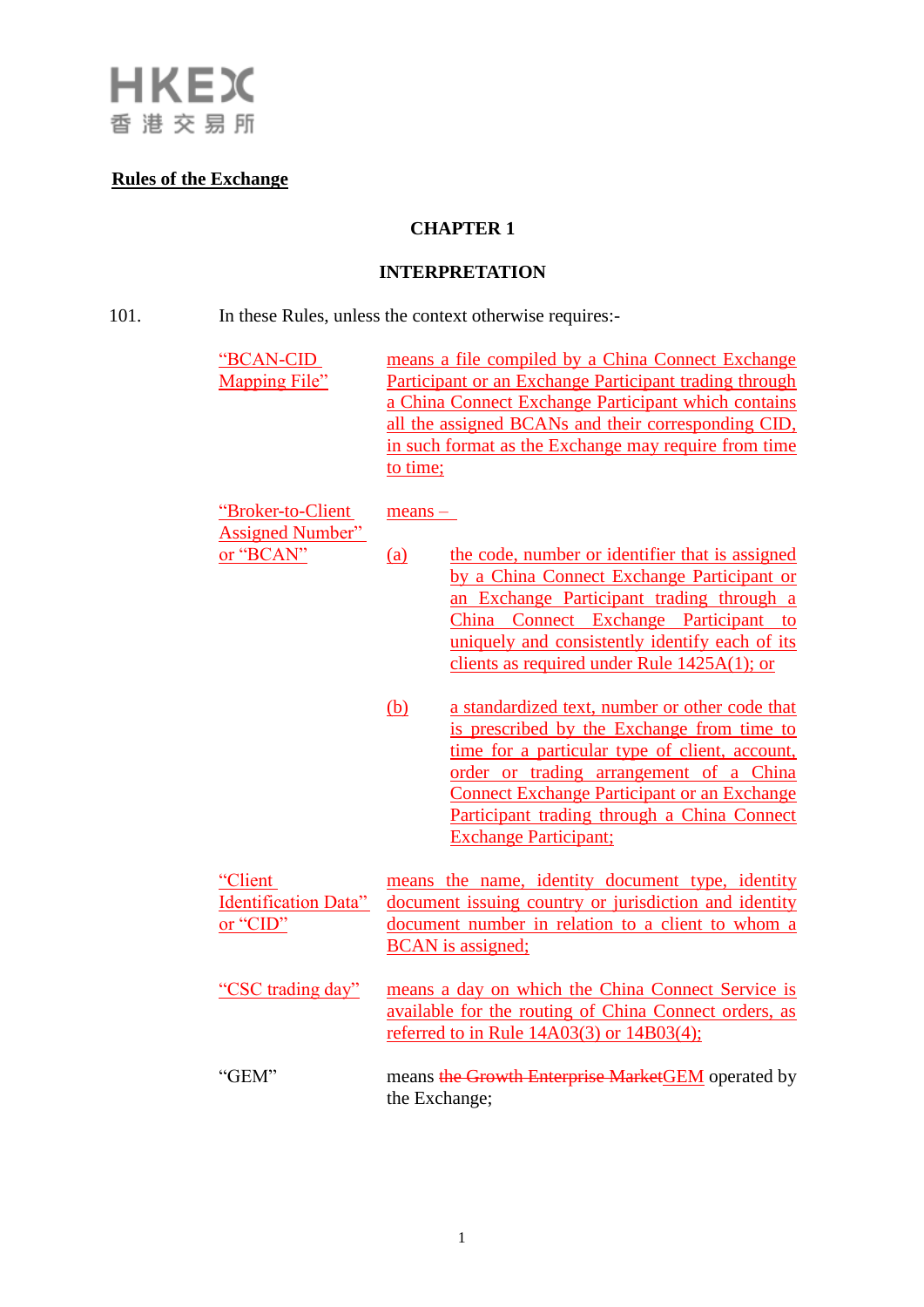## **CHAPTER 2**

#### **ADMINISTRATION**

#### **The Committees**

- 212. The Board may establish Committees by whatever description as the Board may think fit including, without limitation, the following Committees:-
	- (15) a Listing Appeals Committee to act as a review body in respect of decisions of:-
		- (a) the Listing Committee (including the Listing (Review) Committee) in relation to those areas identified in the relevant rules governing the functions and powers of the Listing Appeals Committee set out in the Rules Governing the Listing of Securities on the Exchange (the "Main Board Listing Rules"); and
		- (b) the GEM Listing Committee (including the GEM Listing (Review) Committee) in relation to those areas identified in the relevant rules governing the functions and powers of the Listing Appeals Committee set out in the Rules Governing the Listing of Securities on the Growth Enterprise Market GEM of the Exchange (the "GEM Listing Rules").

### **CHAPTER 5**

#### **TRADING**

#### **Operational Trading Rules**

#### **Disclosure of Information**

- 569A. The Board shall regard information concerning a Participant as confidential. Disclosure of such information shall not be made to any person without the prior approval of the Participant except that the Board may disclose the information without such prior approval:
	- (m) in respect of information concerning a China Connect Exchange Participant, to the relevant SEHK Subsidiary, China Connect Market Operator, China Connect Clearing House or governmental or regulatory bodies; and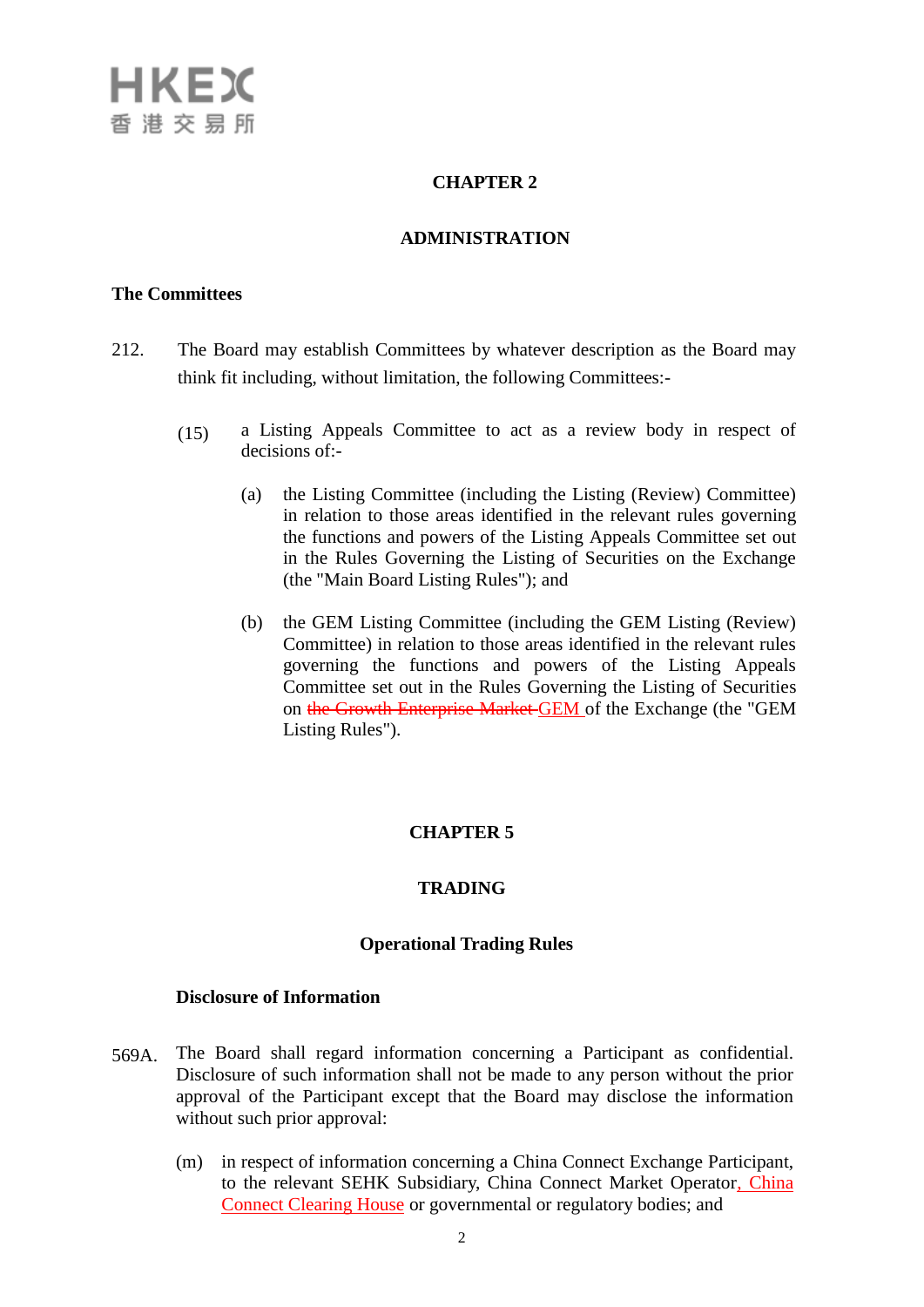## **Exchange Participants trading through China Connect Exchange Participants**

590. (5) By providing instructions to a China Connect Exchange Participant as referred to in Rule 590(3), the Exchange Participant agrees and represents to the Exchange that it shall abide by all applicable laws with regard to the trading of China Connect Securities on the relevant China Connect Market, including but not limited to any provision in these Rules that applies to the use of the China Connect Service or the trading of China Connect Securities or on China Connect Markets, Chapter 14 of these Rules (except Rules 1404-1406A and, 1410-1414), the applicable China Connect Service Special Rules and any regulations, requirements, conditions, restrictions, arrangements and other stipulations that may be made, issued or published pursuant to Chapter 14 or the applicable China Connect Service Special Rules, in the same manner as if it were a China Connect Exchange Participant trading on the relevant China Connect Market through the use of the China Connect Service.

#### **CHAPTER 8**

### **PAYMENT OF FEES AND CHARGES**

802. Without limitation to the generality of Rule 801 above, the Board may impose fees and charges in respect of:-

| Fee Type |      |        | Amount (HK\$)                                                                                                                                  |           |
|----------|------|--------|------------------------------------------------------------------------------------------------------------------------------------------------|-----------|
|          | (29) | Rules: |                                                                                                                                                |           |
|          |      | (p)    | Rules Governing the Listing of Securities<br>Growth Enterprise MarketGEM<br><del>of</del> on<br>(English Version)                              | 380       |
|          |      | (q)    | Updating service fee in relation to the Rules<br>Governing the Listing of Securities of on<br>Growth Enterprise MarketGEM (English<br>Version) | 100/annum |
|          |      | (r)    | Rules Governing the Listing of Securities<br>Growth Enterprise MarketGEM<br>$\theta$ fon<br>(Chinese Version)                                  | 380       |
|          |      | (s)    | Updating service fee in relation to the Rules<br>Governing the Listing of Securities of on<br>Growth Enterprise MarketGEM (Chinese<br>Version) | 100/annum |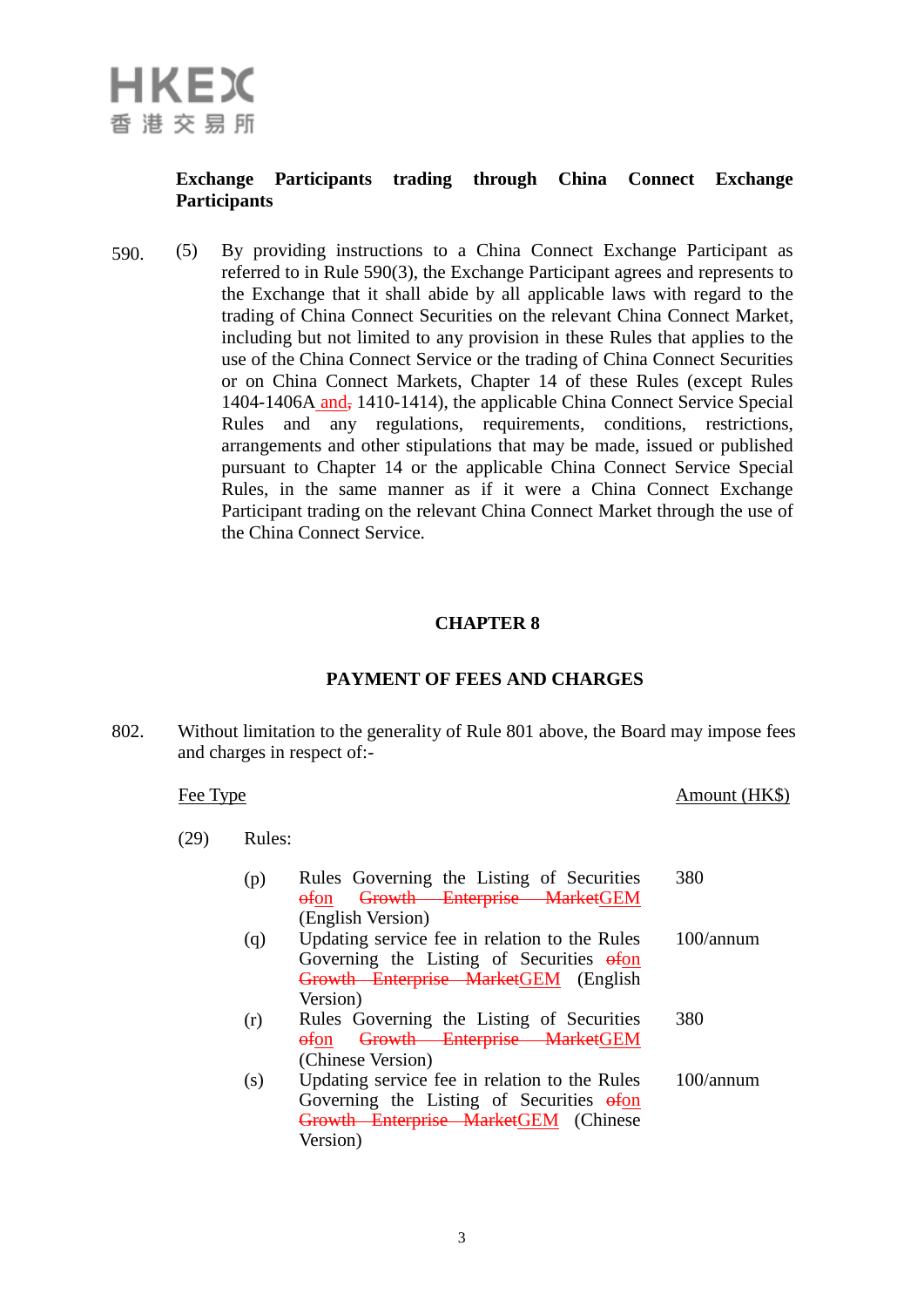### **CHAPTER 14**

#### **CHINA CONNECT SERVICE**

#### **Broker-to-Client Assigned Number (BCAN)**

- 1425A. (1) (a) A China Connect Exchange Participant shall ensure that each of its clients who buys or sells China Connect Securities is assigned a BCAN.
	- (b) If a client holds multiple accounts with a China Connect Exchange Participant, a single BCAN shall be assigned to identify such client, unless the other account(s) of the China Connect Exchange Participant are held by the client jointly with any other person in which case a separate BCAN in respect of the China Connect orders for such joint account shall be assigned.
	- (c) If a China Connect Exchange Participant and/or any of its group companies will buy or sell China Connect Securities as principal or on a proprietary basis, the China Connect Exchange Participant shall assign a BCAN to identify itself and a separate BCAN to identify each of the relevant group companies as if they were clients of the China Connect Exchange Participant.
	- (d) For the purposes of this Rule 1425A, "client" shall mean:
		- (i) a direct client of a China Connect Exchange Participant; or
		- (ii) an indirect client whose BCAN may from time to time be required by the Exchange to be included in an order that is inputted by the China Connect Exchange Participant into the CSC, including without limitation and unless otherwise prescribed by the Exchange, any direct client of a group company of the China Connect Exchange Participant if the group company itself is a direct or, through any other group companies, an indirect client of the China Connect Exchange Participant.

If the China Connect Exchange Participant's direct client is an Exchange Participant trading through the China Connect Exchange Participant pursuant to Rule 590, the China Connect Exchange Participant shall (i) provide sufficient BCANs to such Exchange Participant to enable it to assign a BCAN to each of its clients in accordance with this Rule  $1425A(1)$  and (ii) submit a list of such Exchange Participants so that they can provide the BCANs and CID of their clients in the form of a BCAN-CID Mapping File to the Exchange in accordance with Rule 1425A(2).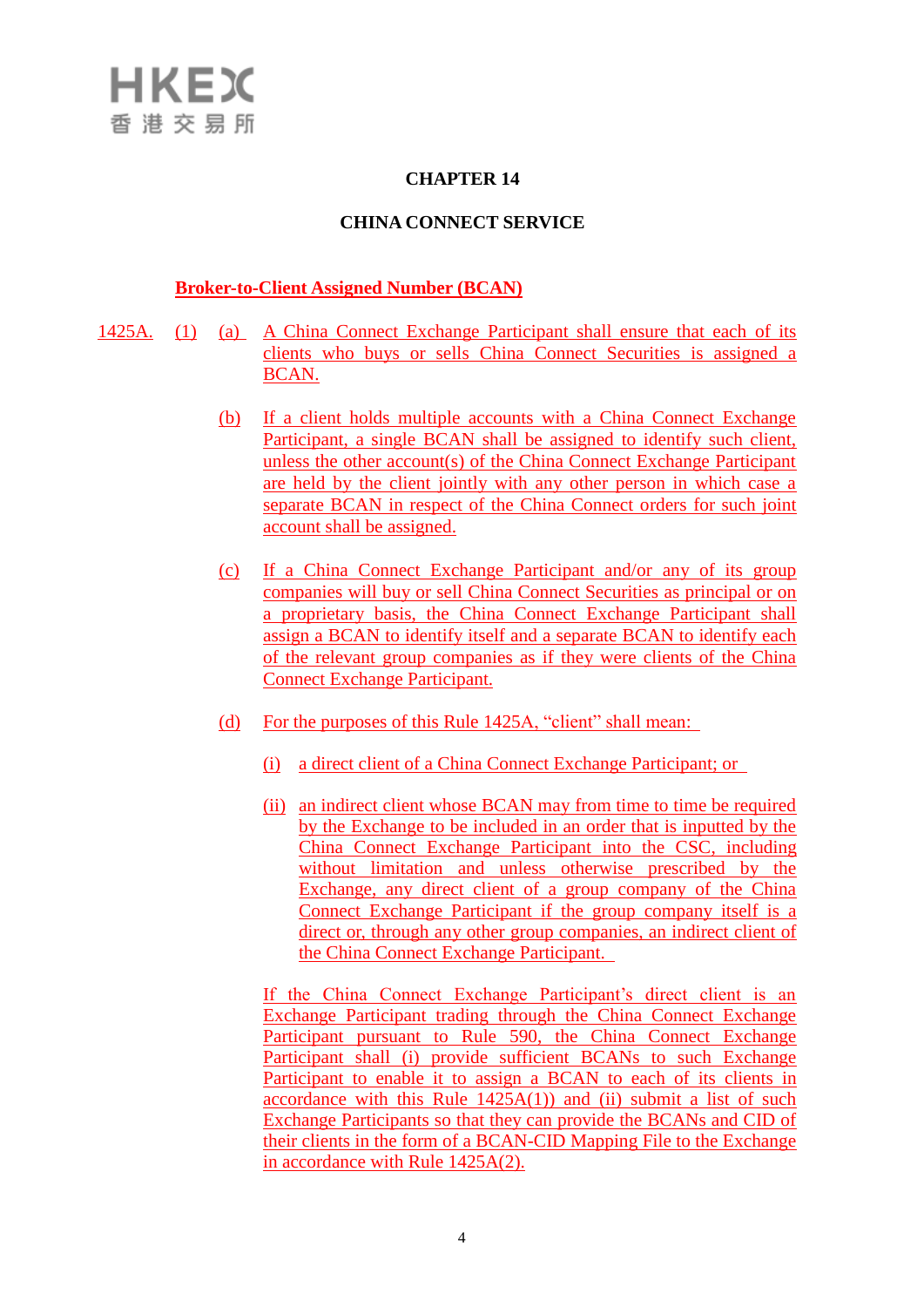- (e) A China Connect Exchange Participant shall ensure that the BCAN assigned to a client will not be changed or re-used for another client unless such modification is necessary due to system upgrades or other exceptional cases and the Exchange's prior written approval is obtained.
- (2) In order to input a China Connect order into the CSC for the account of a client on a CSC trading day ("T day"), a China Connect Exchange Participant must on or before the previous CSC trading day, unless otherwise permitted by the Exchange ("T-1 day"), have provided the BCAN and CID of such client in the form of a BCAN-CID Mapping File to the Exchange for validation.
- (3) A China Connect Exchange Participant shall ensure that the CID in the BCAN-CID Mapping File is accurate and up to date. A China Connect Exchange Participant may report any correction or update of the CID to the Exchange in such manner and by such deadline as may be prescribed by the Exchange from time to time.
- (4) When inputting a China Connect order into the CSC, a China Connect Exchange Participant shall include the corresponding BCAN in such manner as the Exchange may from time to time prescribe. A China Connect order will be rejected if no BCAN is included or the BCAN included is invalid or deficient.
- (5) A China Connect Exchange Participant shall ensure that all necessary authorizations and written consents are obtained from each individual client regarding the collection, storage, use, disclosure and transfer of personal data in relation to such client's BCANs and CID, including authorizations and consents which:
	- (a) allow the China Connect Exchange Participant to (i) disclose and transfer the client's BCANs and CID to the Exchange and the relevant SEHK Subsidiary from time to time; and (ii) indicate the client's BCAN when inputting a China Connect order into the CSC which will be further routed to the relevant China Connect Market Operator on a real-time basis;
	- (b) allow each of the Exchange and the relevant SEHK Subsidiary to: (i) collect, use and store BCANs and CID and any consolidated, validated and mapped BCANs and CID information provided by the relevant China Connect Clearing House (in the case of storage, by any of them or via HKEX) for market surveillance and monitoring purposes and enforcement of these Rules; (ii) transfer such information to the relevant China Connect Market Operator (directly or through the relevant China Connect Clearing House) from time to time for the purposes stated in Rule  $1425A(5)(c)$  and (d); and (iii) disclose such information to the relevant regulators and law enforcement agencies in Hong Kong so as to facilitate the performance of their statutory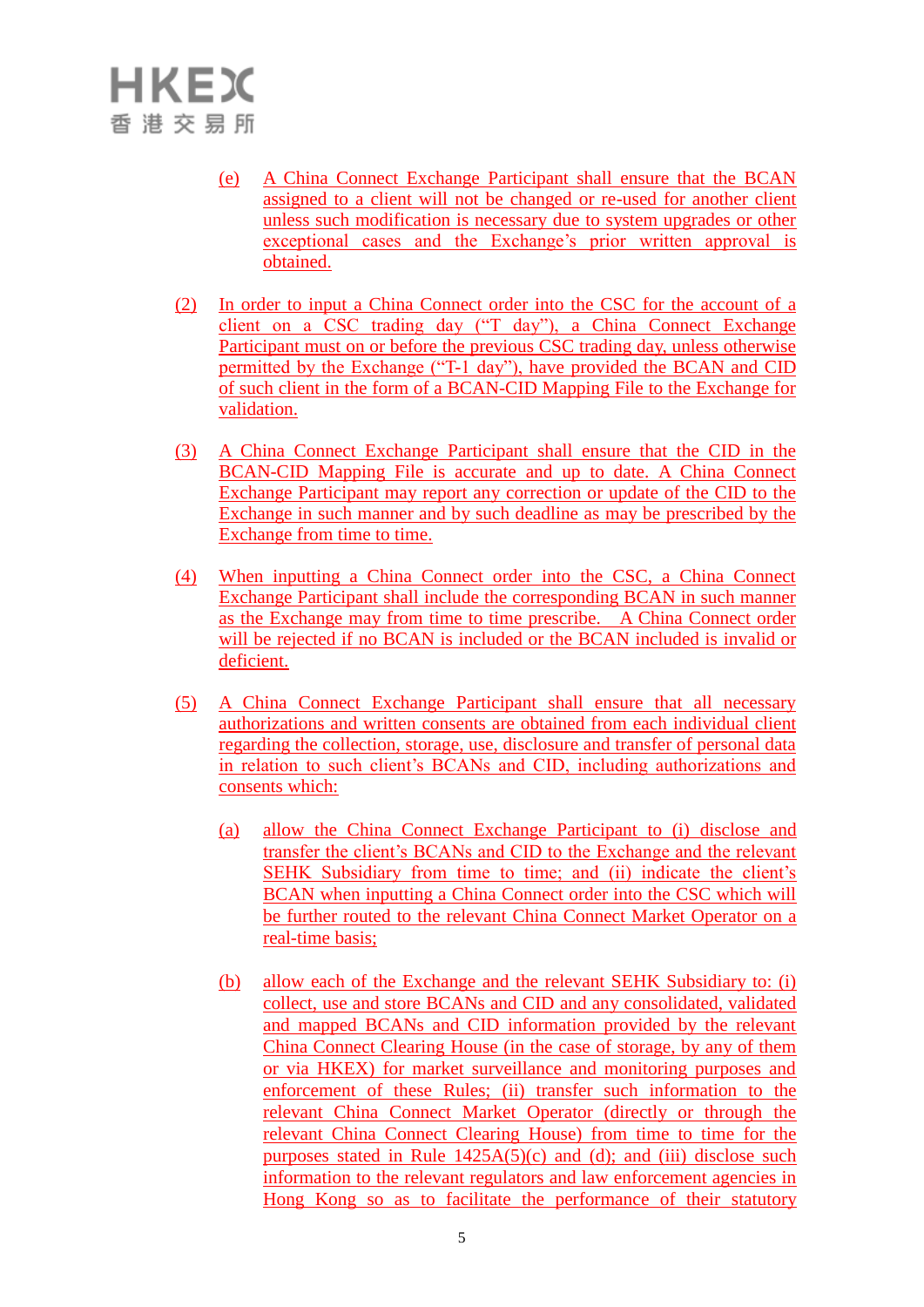## functions with respect to the Hong Kong financial markets;

- (c) allow the relevant China Connect Clearing House to: (i) collect, use and store the client's BCANs and CID to facilitate the consolidation and validation of BCANs and CID and the mapping of BCANs and CID with its own investor identification database and provide such consolidated, validated and mapped BCANs and CID information to the relevant China Connect Market Operator, the Exchange and the relevant SEHK Subsidiary; (ii) use the client's BCANs and CID for the performance of its regulatory functions of securities account management; and (iii) disclose such information to the Mainland regulatory authorities and law enforcement agencies having jurisdiction over it so as to facilitate the performance of their regulatory, surveillance and enforcement functions with respect to the Mainland financial markets; and
- (d) allow the relevant China Connect Market Operator to (i) collect, use and store BCANs and CID to facilitate its surveillance and monitoring of securities trading on the relevant China Connect Market through the use of the China Connect Service and enforcement of the rules of the relevant China Connect Market Operator; and (ii) disclose such information to the Mainland regulatory authorities and law enforcement agencies so as to facilitate the performance of their regulatory, surveillance and enforcement functions with respect to the Mainland financial markets,

in each case in full compliance with all applicable laws including the Personal Data (Privacy) Ordinance and such that any subsequent purported withdrawal of authorization or consent by an individual client will not affect the China Connect Exchange Participant's continued storage, use, disclosure and transfer of personal data for the above purposes in respect of trading in China Connect Securities conducted for the account of the individual client.

- (6) If the necessary authorizations and consents from a client in relation to the collection, storage, use, disclosure and transfer of the BCAN and CID as required under these Rules cannot be obtained by a China Connect Exchange Participant or are otherwise invalid or deficient, the China Connect Exchange Participant may, without prejudice to Rule 1425A(4), only input China Connect sell orders (but not any buy order) into the CSC for the account of such client. The Exchange may impose such criteria, conditions and requirements as the Exchange may in its sole discretion consider appropriate from time to time to determine the China Connect orders which may be allowed to be inputted into the CSC for such client under such circumstances.
- (7) A China Connect Exchange Participant which has included an incorrect BCAN when inputting a China Connect order into the CSC shall promptly cancel the China Connect order through the input of a cancellation request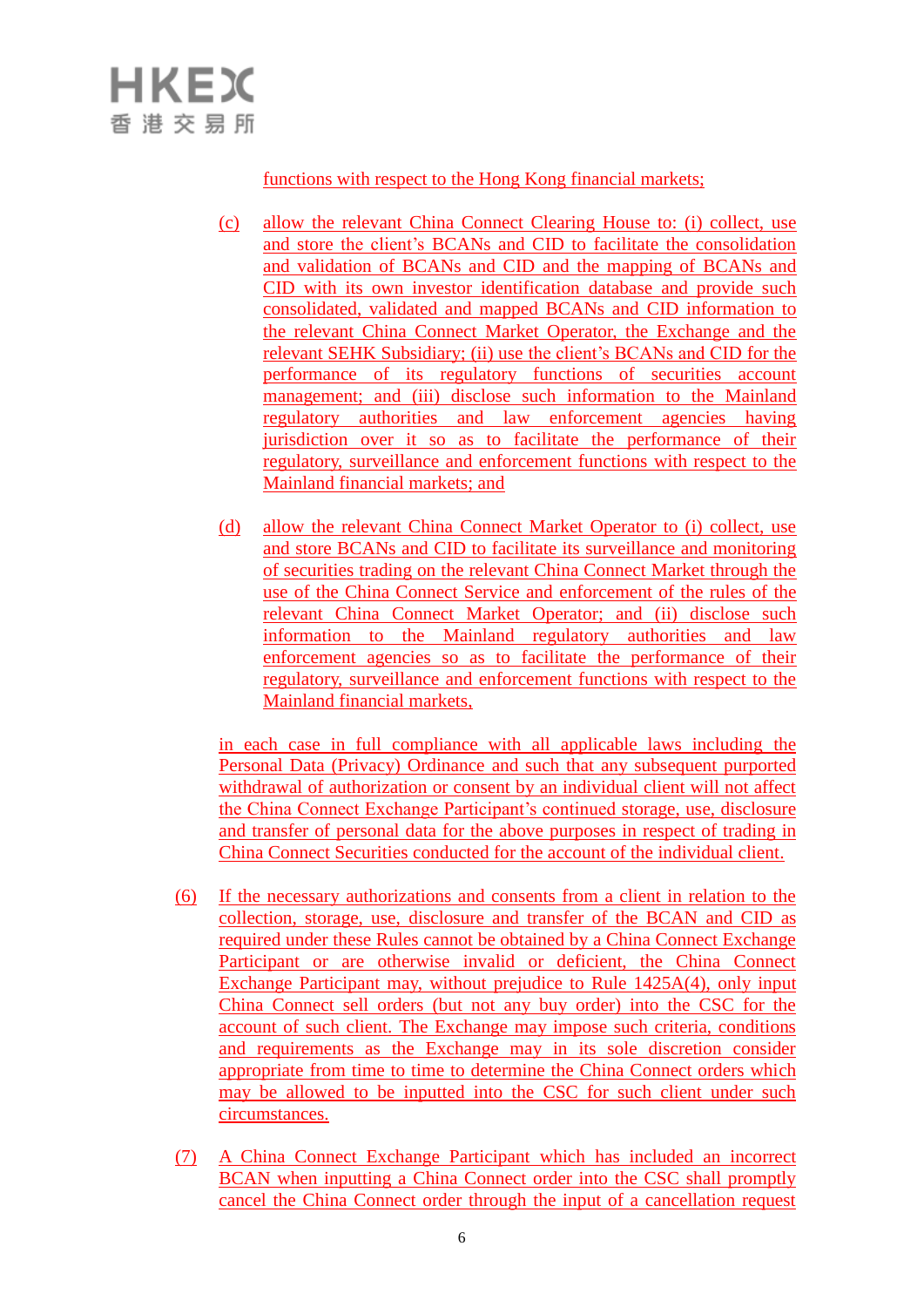into the CSC if such China Connect order has not been matched or executed by the relevant China Connect Market System. If such China Connect order has been matched or executed by the relevant China Connect Market System, the China Connect Exchange Participant shall report any correction of BCAN to the Exchange at such time and in such manner as the Exchange may prescribe from time to time.

- (8) In addition to any other powers that the Exchange may have under these Rules, the Exchange may at any time require a China Connect Exchange Participant to provide the Exchange with such information as it may request to assess whether there is, or the extent of, any non-compliance with the requirements set out in this Rule 1425A.
- (9) For the purpose of this Rule 1425A and without prejudice to Rule 590, unless the context otherwise requires, China Connect Exchange Participant includes an Exchange Participant, other than a China Connect Exchange Participant, who conducts or intends to conduct trading in China Connect Securities through the China Connect Service for the account of its clients through a China Connect Exchange Participant, whether directly or indirectly.

#### **Compliance with Applicable Laws and the Rules**

- 1436. The Exchange may at any time and on such terms as it thinks fit revoke or terminate an Exchange Participant's registration as a China Connect Exchange Participant, or suspend, restrict or terminate a China Connect Exchange Participant's access to or use of the China Connect Service in respect of any China Connect Market or any part thereof, or suspend or restrict a China Connect Exchange Participant from inputting China Connect orders under any specified BCAN where the Exchange considers it appropriate and reasonable to do so (including where the China Connect Exchange Participant fails to comply with these Rules). Before the revocation or termination of an Exchange Participant's registration as a China Connect Exchange Participant takes effect, the China Connect Exchange Participant shall continue to be bound by all relevant provisions of Chapters 14, 14A and 14B.
- 1437. In the event that the Exchange, an SEHK Subsidiary or HKSCC is notified by a China Connect Market Operator, China Connect Clearing House or a relevant governmental or regulatory body that there is reasonable cause to suspect or believe that a China Connect Exchange Participant or any of its clients has failed to comply with or has breached any applicable laws of Mainland China with regard to the trading of China Connect Securities on the relevant China Connect Market through the use of the China Connect Service, the Exchange shall, in addition to any other powers that it may have under these Rules, have the following powers:
	- (1) require the relevant China Connect Exchange Participant to provide the Exchange with such information within such period as it may request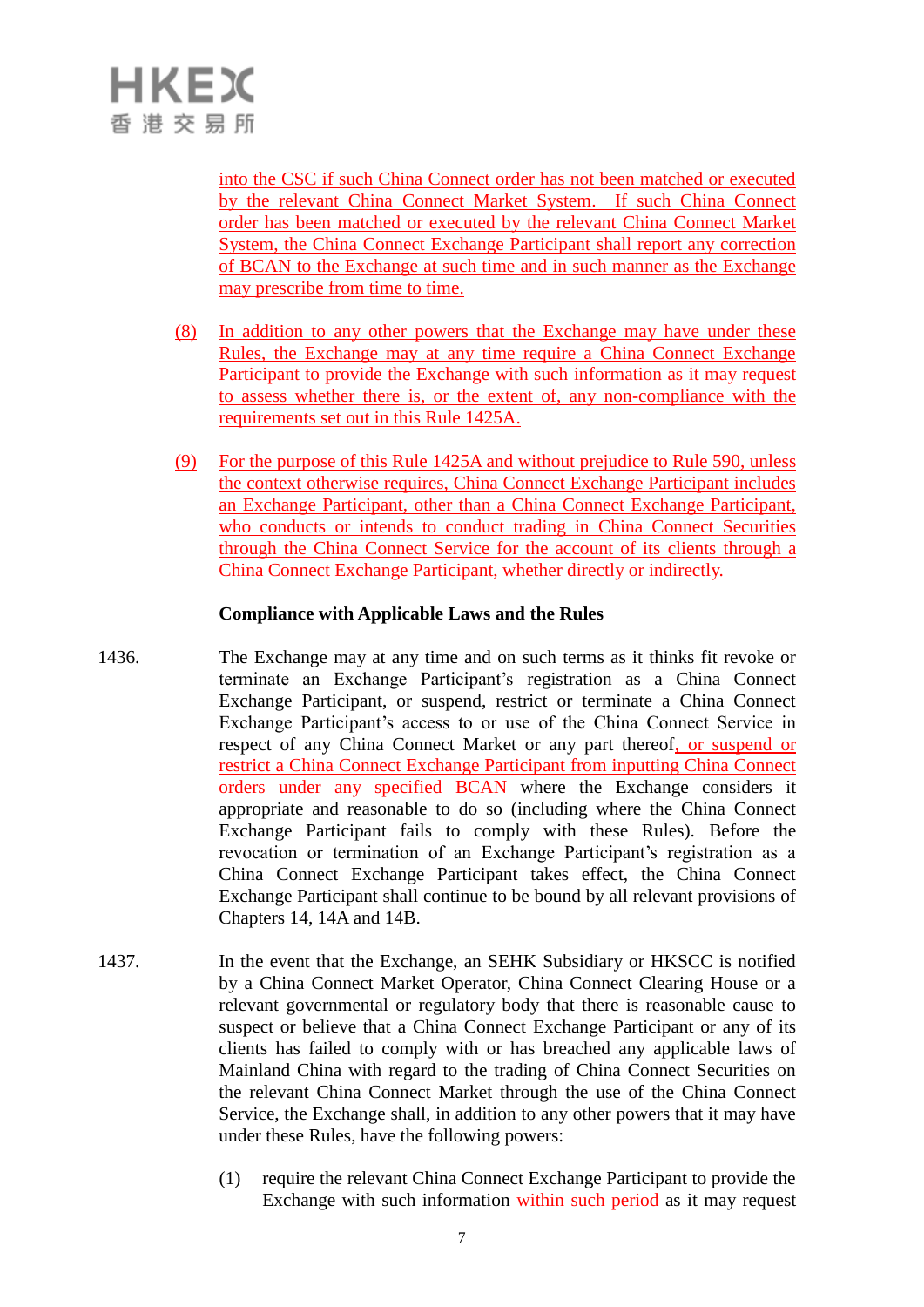to assess, or to enable the relevant China Connect Market Operator, China Connect Clearing House or governmental or regulatory body to assess, whether there is any non-compliance or breach of the applicable laws or the extent of any non-compliance or breach, including but not limited to information regarding the relevant client, and where the client is an individual, the personal data of the client. The Exchange may require the relevant China Connect Exchange Participant to provide information on the identity, address and contact details of the person or entity (legal or otherwise) ultimately responsible for originating the instruction in relation to a China Connect Securities Trade (and the instruction given) and of the person or entity (legal or otherwise) that stands to gain the commercial or economic benefit of the China Connect Securities Trade and/or bear its commercial or economic risk and such other information within such period as the Exchange may request;

- (2) require the relevant China Connect Exchange Participant to take such actions, steps or measures to stop and/or to remedy or rectify the breach, including but not limited to requiring the relevant China Connect Exchange Participant not to accept further instructions from or to act for the relevant client or not to accept or input China Connect orders under any BCAN; and
- (3) commence disciplinary action against the relevant China Connect Exchange Participant for its failure to comply with Rule 1432 or 1433.

#### **Responsibilities of the Exchange and the SEHK Subsidiaries**

1442. In allowing access to the CSC or making the China Connect Service available, the Exchange and the SEHK Subsidiaries are only providing the system connection arrangements and related services to facilitate the trading of China Connect Securities on the relevant China Connect Market System. The Exchange, HKEX and the SEHK Subsidiaries and their respective directors, employees and agents shall not be liable for any obligation with respect to a transaction concluded through the use of the China Connect Service, and all obligations in relation to or arising from any China Connect order or any transaction concluded through the use of the China Connect Service shall be borne by the China Connect Exchange Participant concerned. In addition to any indemnities given by a China Connect Exchange Participant as an Exchange Participant under these Rules, a China Connect Exchange Participant shall fully indemnify the Exchange, HKEX, the relevant SEHK Subsidiary and HKSCC and their respective directors, employees and agents and keep each of them indemnified against all third party claims, actions and proceedings in relation to or arising from, directly or indirectly, any China Connect order routed to a China Connect Market for execution,  $\theta$  any transaction concluded through the use of the China Connect Service by the China Connect Exchange Participant or any non-compliance by the China Connect Exchange Participant with any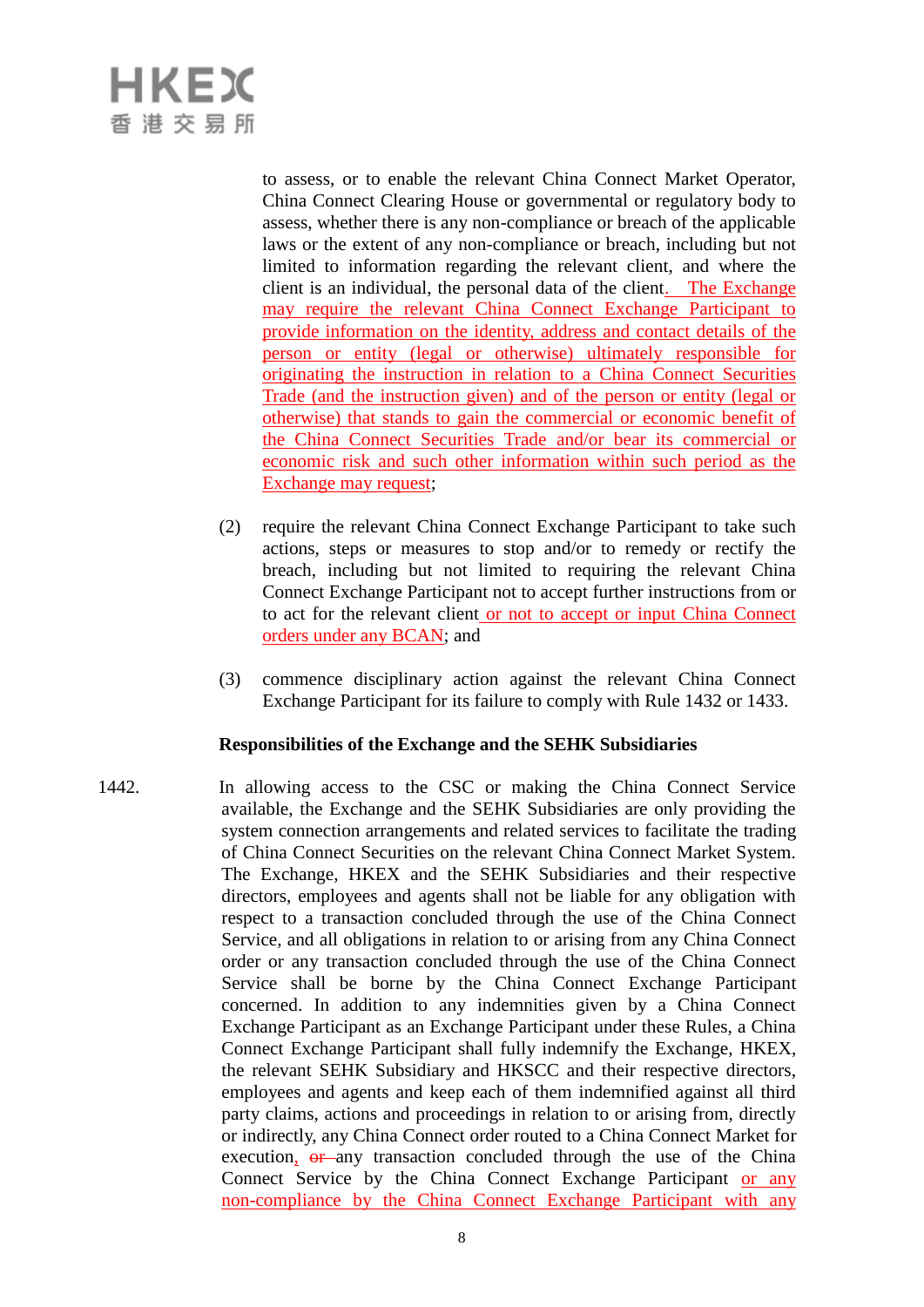provision of this Chapter 14 and the applicable China Connect Service Special Rules and for all losses, damages, costs and expenses incurred by the Exchange, HKEX, the relevant SEHK Subsidiary and HKSCC and their directors, employees and agents in relation to such claims, actions and proceedings.

- 1443. The Exchange, HKEX and the SEHK Subsidiaries, and their respective directors, employees and agents shall not be responsible or held liable for any loss or damage directly or indirectly suffered by a China Connect Exchange Participant, its clients or any third parties arising from or in connection with the China Connect Service or the CSC including, without limitation, the following:
	- (1) a suspension, restriction or cessation of the China Connect Service or the CSC,  $\theta$  any inability to access or use the CSC or the China Connect Service or any rejection of China Connect orders inputted under any BCAN;
	- (12) the taking of any action or the exercise of any discretion, or not doing so, by any China Connect Market Operator or any relevant governmental or regulatory body; and
	- (13) the taking of any action or the exercise of any discretion, or not doing so, by the Exchange, HKEX or an SEHK Subsidiary pursuant to these Rules or otherwise-; and
	- (14) the collection, storage, use, disclosure and transfer of BCANs and CID as provided for in these Rules.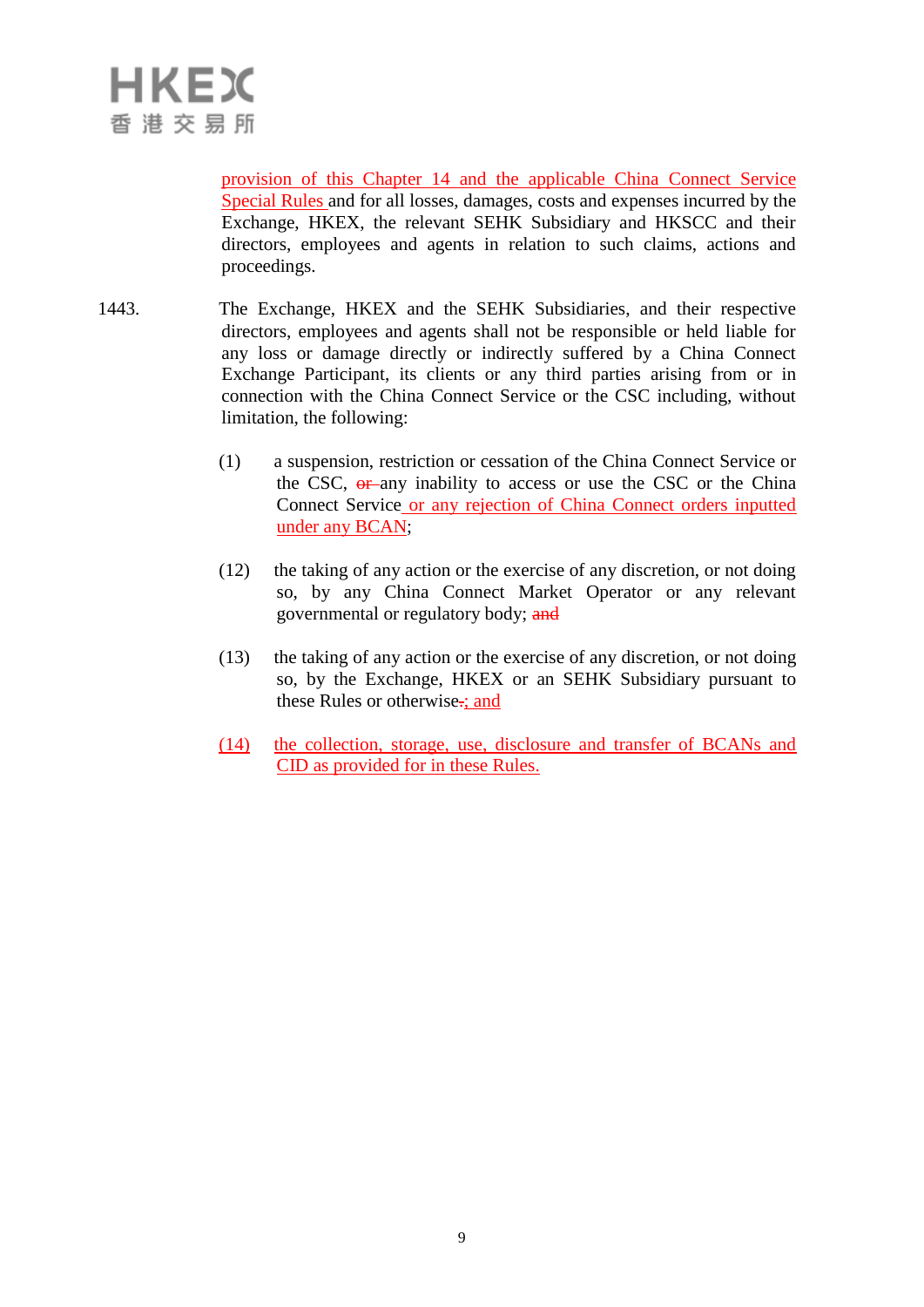#### **CHAPTER 14A**

#### **CHINA CONNECT SERVICE - SHANGHAI**

#### **Interpretation**

14A02. (2) In this Chapter, unless the context otherwise requires:

| $"CQ$ trading day" | day on which the China Connect<br>Service is available for the routing of China<br>Connect orders, as referred to in<br><del>14A03(3);</del>                                                                                                                     |
|--------------------|------------------------------------------------------------------------------------------------------------------------------------------------------------------------------------------------------------------------------------------------------------------|
| "Daily Quota"      | means the daily quota of RMB $\frac{1352}{1302}$ billion for<br>Shanghai-Hong Kong Stock Connect as<br>announced by the CSRC and the Commission<br>on 10 April 201411 April 2018 or such revised<br>amount as both regulators shall decide from<br>time to time: |

#### **Trading Arrangements**

14A06. (1) Pursuant to the Exchange's powers under Rules 1417 (power to determine the order types), 1418 (power to stipulate quotation requirements) and 1430 (conditions and restrictions on the use of the China Connect Service), Rules  $14A06(2)$  to  $(124)$  shall apply to the use of the China Connect Service for the trading of China Connect Securities listed on SSE.

#### **Quotation requirements and restrictions**

(2) China Connect orders shall comply with the following:

| <b>Trading Mode</b>     | Automatic matching and execution through<br>the SSE Market System                     |
|-------------------------|---------------------------------------------------------------------------------------|
| <b>Trading Currency</b> | <b>RMB</b>                                                                            |
| <b>Stock Code</b>       | 6 digits                                                                              |
| <b>BCAN</b>             | As set out in Rule 1425A                                                              |
| <b>Order Type</b>       | Only limit orders with a specified price are<br>allowed:                              |
|                         | China Connect buy orders may be<br>executed at or lower than the specified<br>price   |
|                         | China Connect sell orders may be<br>executed at or higher than the specified<br>price |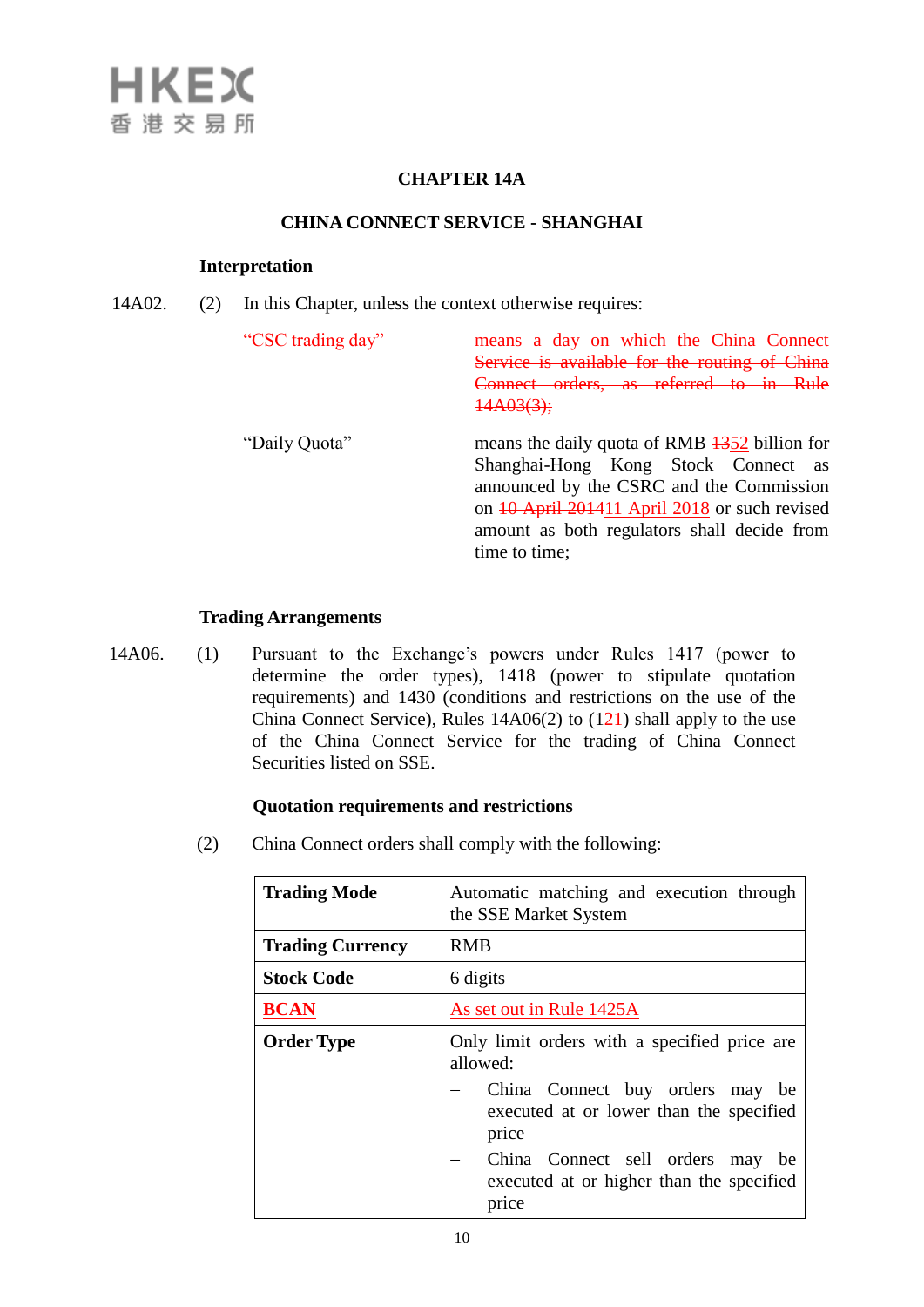| <b>Spread</b>                                                                  | <b>RMB 0.01</b>                                                                                                                   |
|--------------------------------------------------------------------------------|-----------------------------------------------------------------------------------------------------------------------------------|
| <b>Board Lot</b><br>(applicable to China<br><b>Connect buy orders</b><br>only) | 100 shares                                                                                                                        |
| <b>Odd Lots</b>                                                                | Only China Connect sell orders are allowed<br>subject to Rule $14A06(3)$                                                          |
| <b>Maximum Order</b><br><b>Size</b>                                            | 1,000,000 shares                                                                                                                  |
| <b>Price Limit of the</b><br><b>China Connect</b><br><b>Market</b>             | (and $\pm 5\%$ for shares<br>"ST<br>$\pm 10\%$<br>of<br>companies" and<br>"*ST companies") based on the previous<br>closing price |
| <b>Additional Price</b><br><b>Restrictions</b>                                 | As set out in Rules $14A07(12)$ and $14A07(13)$                                                                                   |
| <b>Turnaround Trading</b>                                                      | Not allowed as set out in Rule 14A06(4)                                                                                           |
| <b>Block Trades</b>                                                            | Not allowed                                                                                                                       |
| <b>Manual Trades</b>                                                           | Not available in the SSE Market                                                                                                   |
| <b>Order Amendment</b>                                                         | Not available in the SSE Market                                                                                                   |
| <b>Pre-trade Checking</b>                                                      | Required as set out in Rule $14A06(5)$ to $(10)$                                                                                  |
| <b>Naked Short Selling</b>                                                     | Not allowed                                                                                                                       |
| <b>Short Selling</b>                                                           | Allowed subject to Rule 14A17                                                                                                     |
| <b>Margin Trading</b>                                                          | Allowed subject to Rule 14A15                                                                                                     |
| <b>Stock Borrowing and</b><br>Lending                                          | Allowed subject to Rule 14A16                                                                                                     |

### **Compliance with applicable laws in Mainland China**

- 14A10. As required by SSE, China Connect Exchange Participants shall:
	- (3) acknowledge, and make appropriate arrangements to require their clients to acknowledge, that the Exchange has the power not to extend the China Connect Service to them, and the power to require China Connect Exchange Participants not to accept instructions from them and the power to suspend or restrict China Connect Exchange Participants from inputting China Connect orders under any BCAN, if it is found that the China Connect Exchange Participant or any of its clients (as the case may be) has or may have committed any abnormal trading conduct set out in or fail to comply with the SSE Rules and the laws and regulations referred to in Rule 14A10(1);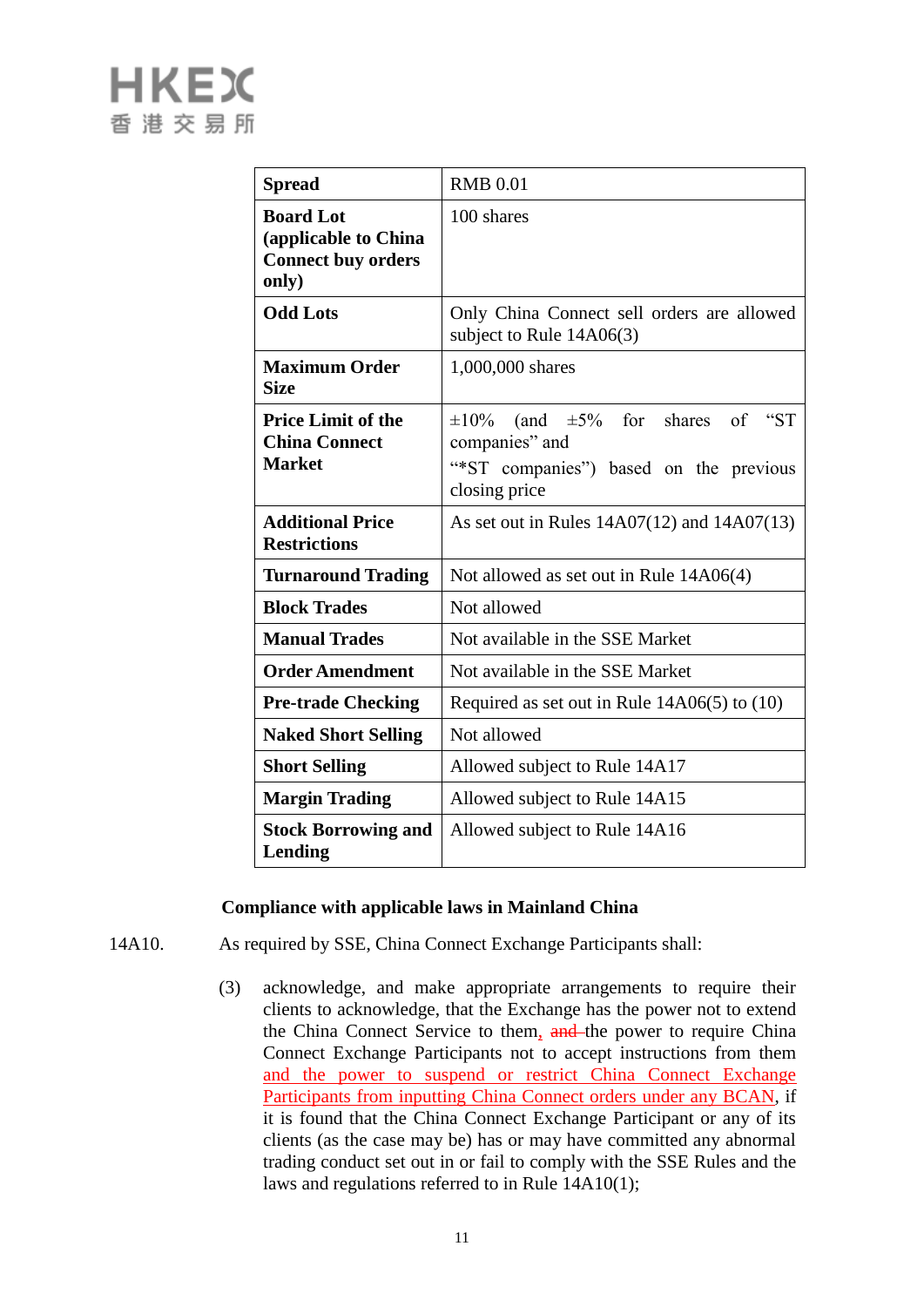- (4) acknowledge, and make appropriate arrangements to require their clients to acknowledge, that if the SSE Rules are breached, or if the disclosure and other obligations referred to in the listing rules of the SSE or the SSE Rules are breached, SSE has the power to carry out investigations, and may, through the Exchange or the SEHK Subsidiary, require China Connect Exchange Participants to provide relevant information and materials (including the information and personal data of their clients and other persons referred to in Rules 537 and 1437) to assist in its investigation;
- (6) acknowledge, and make appropriate arrangements to require their clients to acknowledge, that the Exchange may (for the purpose of assisting SSE in its regulatory surveillance of the SSE Market and enforcement of the SSE Rules and as part of the regulatory cooperation arrangement between the Exchange, the SEHK Subsidiary and SSE), at the request of SSE, require China Connect Exchange Participants to provide information concerning their clients and other persons referred to in Rules 537 and 1437 with respect to any China Connect orders input or China Connect Securities Trades made or entered into by China Connect Exchange Participants on their behalf; and
- (7) for the purposes referred to in paragraphs (4) to (6), China Connect Exchange Participants shall authorize the Exchange (whether directly or through the SEHK Subsidiary) to disclose, transfer and provide information and personal data concerning their clients and other persons referred to in Rules 537 and 1437 to SSE upon request and shall make appropriate arrangements (including obtaining the relevant consents) to ensure that the relevant information and personal data may be disclosed, transferred and provided in compliance with applicable laws including the Personal Data (Privacy) Ordinance.

### **Record Keeping**

14A13. To comply with applicable laws in Mainland China and the requirements of SSE, China Connect Exchange Participants shall keep proper books and records of the China Connect orders input and the China Connect Securities Trades executed by it and the related client instructions and account information (including the related BCAN and CID) for a period of not less than 20 years. Such books and records shall include all relevant information concerning the Margin Trading, Short Selling and Stock Borrowing and Lending of any China Connect Securities. For the avoidance of doubt, with respect to Margin Trading, proper books and records on the funds provided to and the relevant securities margin financing arrangement entered into with the clients shall also be kept.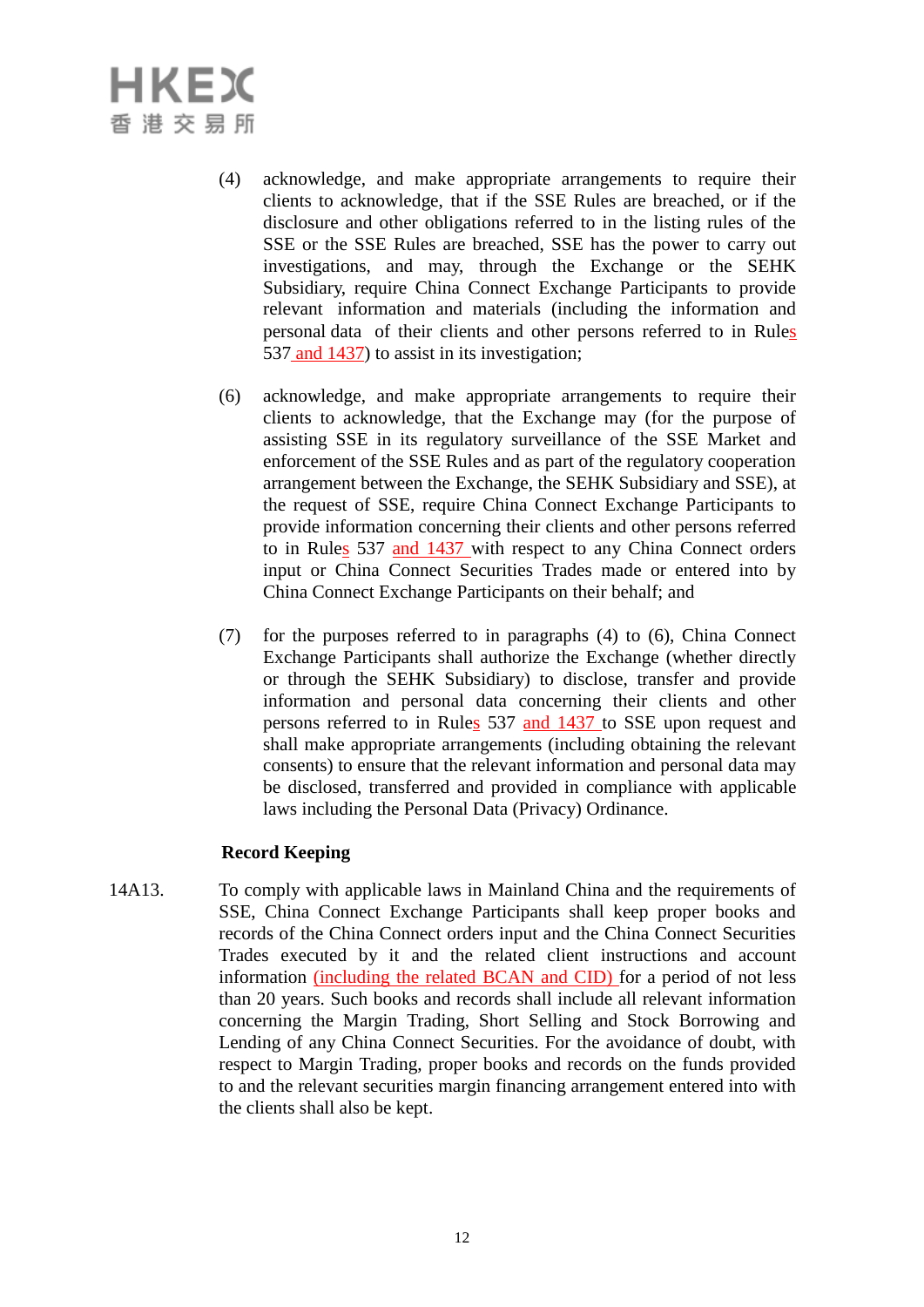#### **CHAPTER 14B**

#### **CHINA CONNECT SERVICE - SHENZHEN**

#### **Interpretation**

14B02. (2) In this Chapter, unless the context otherwise requires:

| "CSC trading day" | day on which the China Con                    |
|-------------------|-----------------------------------------------|
|                   | Service is available for the routing          |
|                   | China Connect orders, as referred to in       |
|                   | <del>Rule 14B03(4);</del>                     |
| "Daily Quota"     | means the daily quota of RMB $\frac{1352}{ }$ |
|                   | billion for Shenzhen-Hong Kong Stock          |
|                   | Connect as announced by the CSRC and          |
|                   | the Commission on $16$ August 201611          |
|                   | April 2018 or such revised amount as          |
|                   | both regulators shall decide from time to     |
|                   | time;                                         |
|                   |                                               |

#### **Trading Arrangements**

14B06. (1) Pursuant to the Exchange's powers under Rules 1417 (power to determine the order types), 1418 (power to stipulate quotation requirements) and 1430 (conditions and restrictions on the use of the China Connect Service), Rules 14B06(2) to (18) shall apply to the use of the China Connect Service for the trading of China Connect Securities listed on SZSE.

#### **Quotation requirements and restrictions**

(2) China Connect orders shall comply with the following:

| <b>Trading Mode</b>     | Automatic matching and execution through<br>the SZSE Market System                                                                              |
|-------------------------|-------------------------------------------------------------------------------------------------------------------------------------------------|
| <b>Trading Currency</b> | <b>RMB</b>                                                                                                                                      |
| <b>Stock Code</b>       | 6 digits                                                                                                                                        |
| <b>BCAN</b>             | As set out in Rule 1425A                                                                                                                        |
| <b>Order Type</b>       | Only limit orders with a specified price are<br>allowed:<br>China Connect buy orders may be<br>executed at or lower than the specified<br>price |
|                         | China Connect sell orders<br>may<br>be                                                                                                          |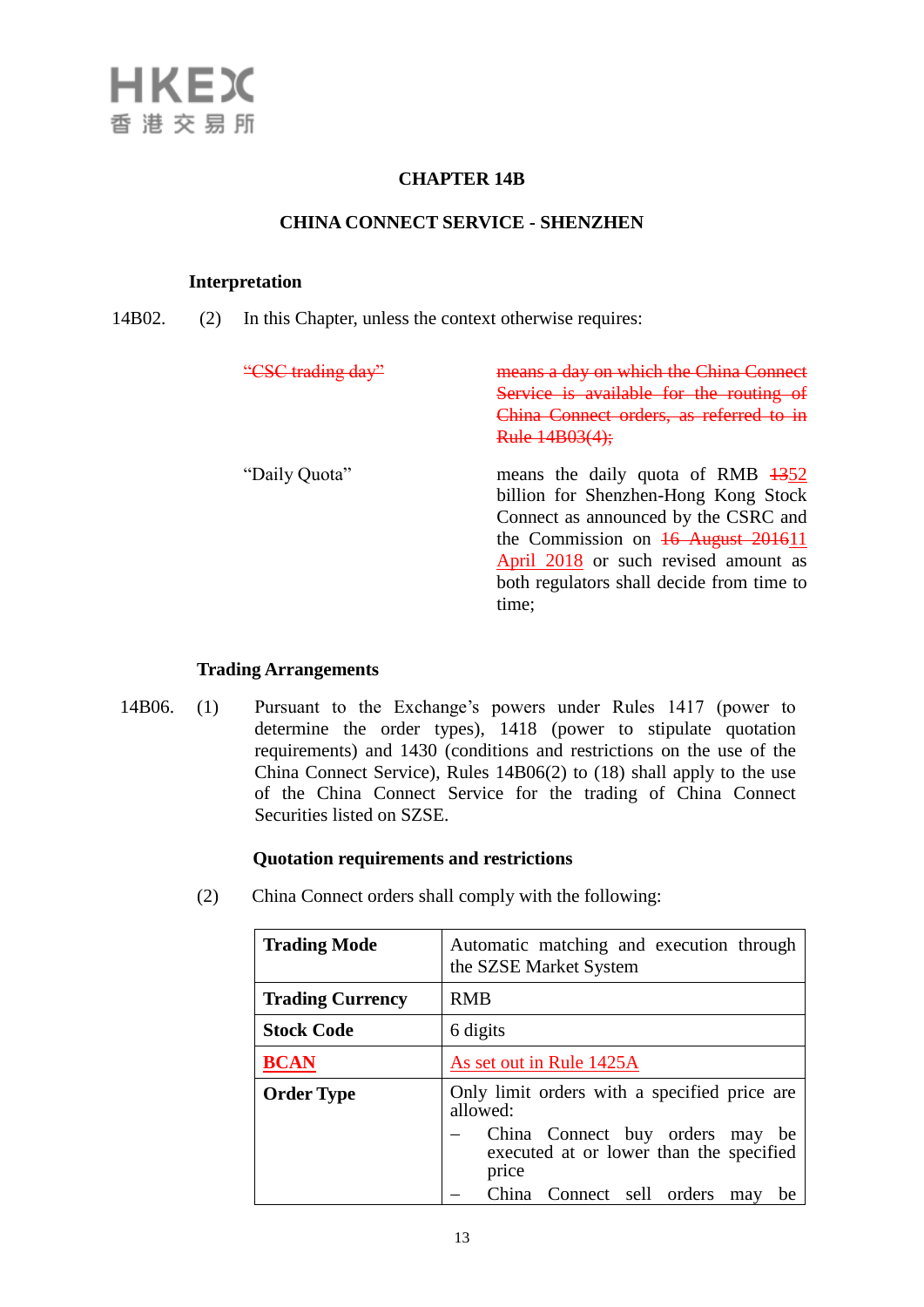|                                                                                | executed at or higher than the specified<br>price                                                                                    |
|--------------------------------------------------------------------------------|--------------------------------------------------------------------------------------------------------------------------------------|
| <b>Spread</b>                                                                  | <b>RMB 0.01</b>                                                                                                                      |
| <b>Board Lot</b><br>(applicable to China<br><b>Connect buy orders</b><br>only) | 100 shares                                                                                                                           |
| <b>Odd Lots</b>                                                                | Only China Connect sell orders are allowed<br>subject to Rule $14B06(4)$                                                             |
| <b>Maximum Order</b><br><b>Size</b>                                            | 1,000,000 shares                                                                                                                     |
| <b>Price Limit of the</b><br><b>China Connect</b><br><b>Market</b>             | for<br>of "ST<br>$\pm 10\%$<br>$\pm 5\%$<br>shares<br>(and<br>companies" and "*ST companies") based on<br>the previous closing price |
| <b>Additional Price</b><br><b>Restrictions</b>                                 | As set out in Rules $14B07(8)$ and $14B07(9)$                                                                                        |
| <b>Turnaround Trading</b>                                                      | Not allowed as set out in Rule 14B06(5)                                                                                              |
| <b>Block Trades</b>                                                            | Not allowed                                                                                                                          |
| <b>Manual Trades</b>                                                           | Not available in the SZSE Market                                                                                                     |
| <b>Order Amendment</b>                                                         | Not available in the SZSE Market                                                                                                     |
| <b>Pre-trade Checking</b>                                                      | Required as set out in Rules $14B06(6)$ to $(12)$                                                                                    |
| <b>Naked Short Selling</b>                                                     | Not allowed                                                                                                                          |
| <b>Short Selling</b>                                                           | Allowed subject to Rule 14B17                                                                                                        |
| <b>Margin Trading</b>                                                          | Allowed subject to Rule 14B15                                                                                                        |
| <b>Stock Borrowing and</b><br>Lending                                          | Allowed subject to Rule 14B16                                                                                                        |

#### **Compliance with applicable laws in Mainland China**

- 14B10. As required by SZSE, China Connect Exchange Participants shall:
	- (3) acknowledge, and make appropriate arrangements to require their clients to acknowledge, that the Exchange has the power not to extend the China Connect Service to them, and the power to require China Connect Exchange Participants not to accept instructions from them and the power to suspend or restrict China Connect Exchange Participants from inputting China Connect orders under any BCAN, if it is found that the China Connect Exchange Participant or any of its clients (as the case may be) has or may have committed any abnormal trading conduct set out in or fail to comply with the SZSE Rules and the laws and regulations referred to in Rule 14B10(1);